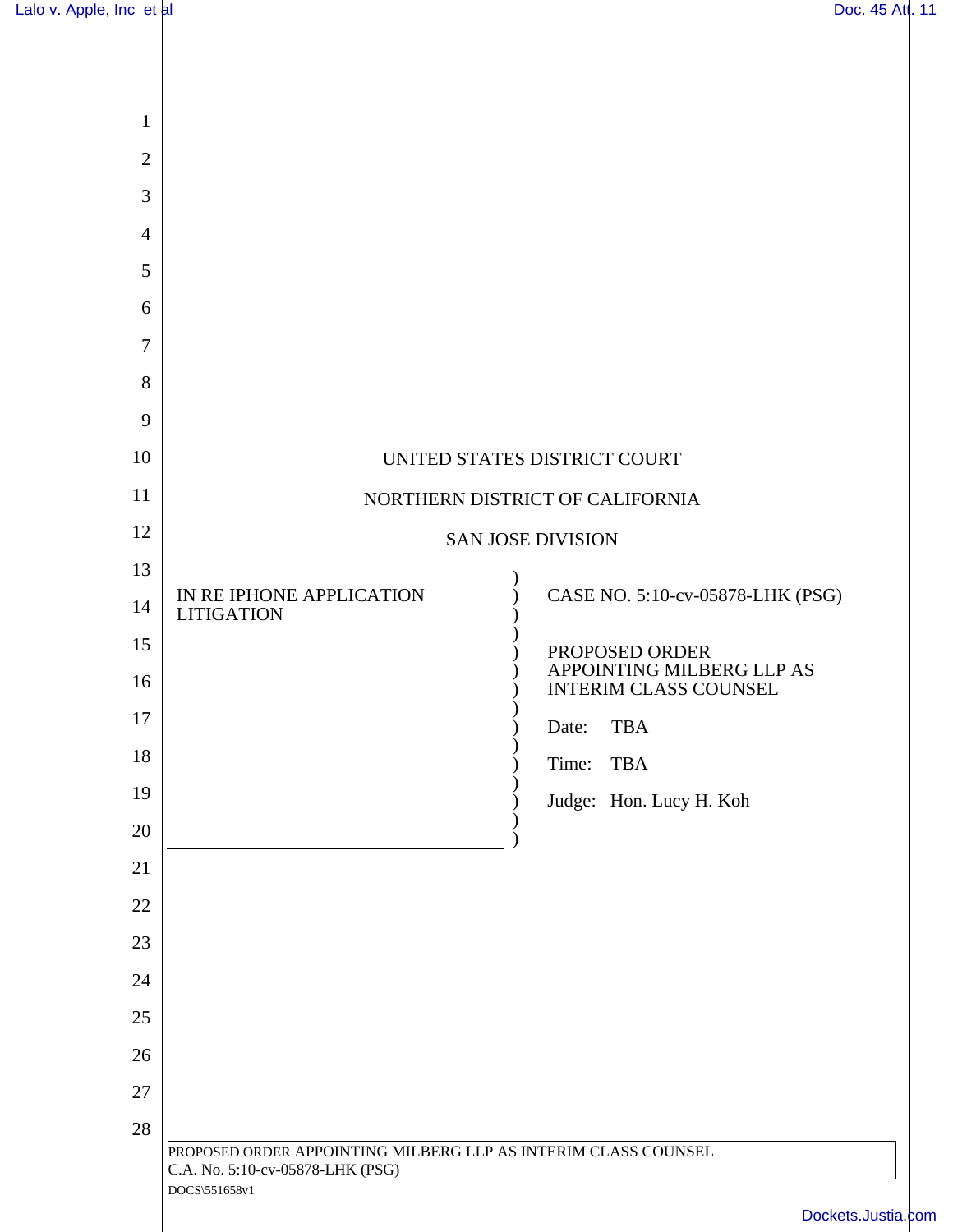| $\mathbf{1}$   | Upon consideration of the recommendations and supporting papers filed by the various                                         |  |  |
|----------------|------------------------------------------------------------------------------------------------------------------------------|--|--|
| $\overline{2}$ | plaintiffs for appointment as Interim Class Counsel in the above-captioned consolidated action                               |  |  |
| 3              | and for good cause shown,                                                                                                    |  |  |
| $\overline{4}$ | IT IS HEREBY ORDERED THAT:                                                                                                   |  |  |
| 5              | The Motion is GRANTED; and<br>1.                                                                                             |  |  |
| 6              | 2.<br>Plaintiff Anthony Chiu's recommendation that the law firm of Milberg LLP serve                                         |  |  |
| 7              | as Interim Class Counsel in the above-captioned actions is hereby APPROVED.                                                  |  |  |
| 8              | IT IS SO ORDERED.                                                                                                            |  |  |
| 9              |                                                                                                                              |  |  |
| 10             | DATED: 2011                                                                                                                  |  |  |
| 11             | HON. LUCY H. KOH<br>UNITED STATES DISTRICT JUDGE                                                                             |  |  |
| 12             |                                                                                                                              |  |  |
| 13             |                                                                                                                              |  |  |
| 14             |                                                                                                                              |  |  |
| 15             |                                                                                                                              |  |  |
| 16             |                                                                                                                              |  |  |
| 17             |                                                                                                                              |  |  |
| 18             |                                                                                                                              |  |  |
| 19             |                                                                                                                              |  |  |
| 20             |                                                                                                                              |  |  |
| 21             |                                                                                                                              |  |  |
| 22             |                                                                                                                              |  |  |
| 23             |                                                                                                                              |  |  |
| 24             |                                                                                                                              |  |  |
| 25             |                                                                                                                              |  |  |
| 26             |                                                                                                                              |  |  |
| 27<br>28       |                                                                                                                              |  |  |
|                | $-1-$<br>PROPOSED ORDER APPOINTING MILBERG LLP AS INTERIM CLASS COUNSEL<br>C.A. No. 5:10-cv-05878-LHK (PSG)<br>DOCS\551658v1 |  |  |
|                |                                                                                                                              |  |  |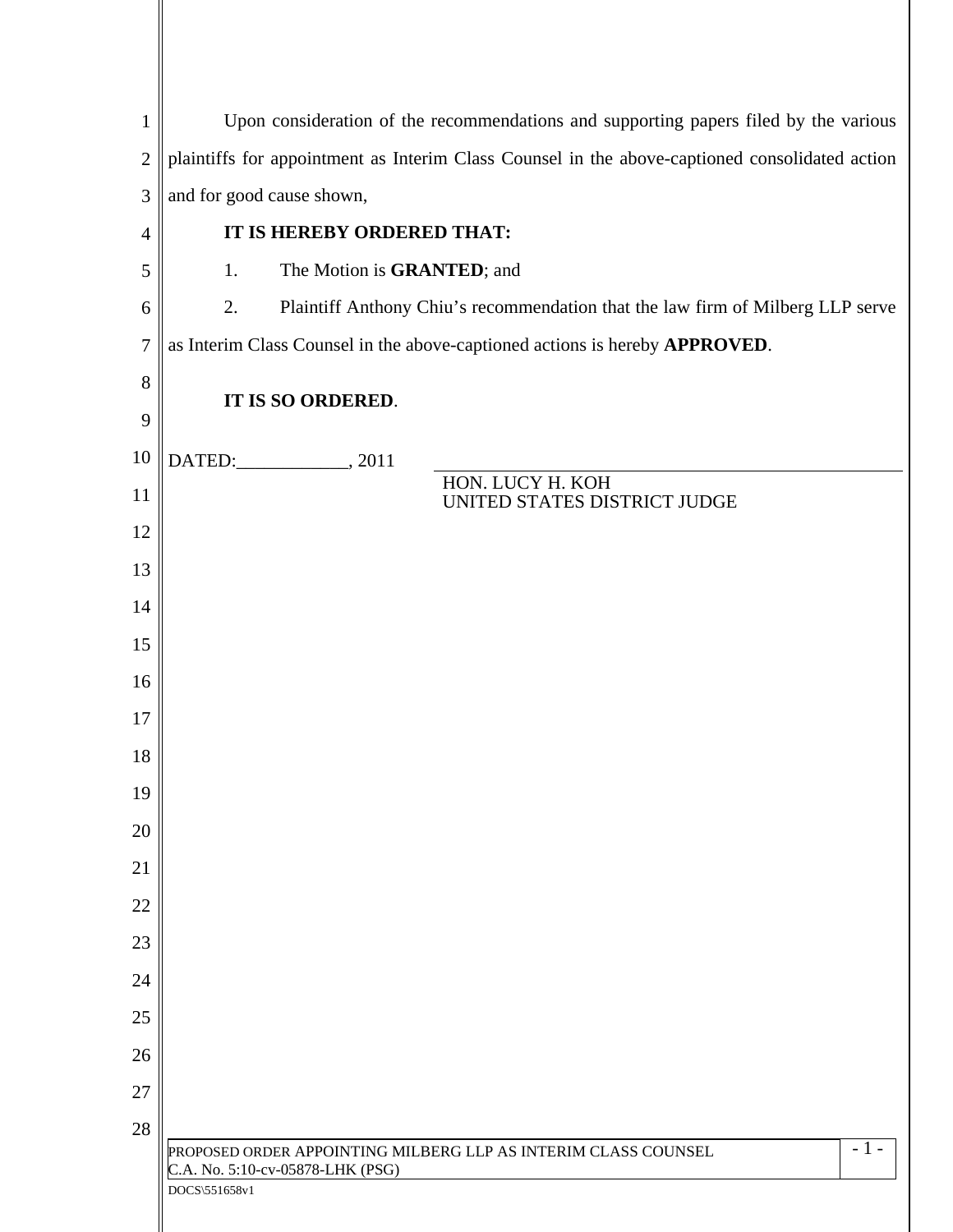| 1              | DECLARATION OF SERVICE BY CM/ECF AND/OR MAIL                                                                      |  |  |  |  |
|----------------|-------------------------------------------------------------------------------------------------------------------|--|--|--|--|
| $\overline{2}$ | I, the undersigned, declare:                                                                                      |  |  |  |  |
| 3              | 1.<br>That declarant is and was, at all times herein mentioned, employed in the County                            |  |  |  |  |
| $\overline{4}$ | of Los Angeles, over the age of 18 years, and not a party to or interest in the within action; that               |  |  |  |  |
| 5              | declarant's business address is One California Plaza, 300 South Grand Avenue, Suite 3900, Los                     |  |  |  |  |
| 6              | Angeles, California 90071-3149.                                                                                   |  |  |  |  |
| 7              | 2.<br>Declarant hereby certifies that on March 25, 2011, declarant served the                                     |  |  |  |  |
| 8              | PROPOSED ORDER APPOINTING MILBERG LLP AS INTERIM CLASS COUNSEL by                                                 |  |  |  |  |
| 9              | electronically filing the foregoing document listed above by using the Case Management/                           |  |  |  |  |
| 10             | Electronic Case filing system.                                                                                    |  |  |  |  |
| 11             | 3.<br>Declarant further certifies:                                                                                |  |  |  |  |
| 12             | All participants in the case are registered CM/ECF users and that service will be                                 |  |  |  |  |
| 13             | accomplished by the court's CM/ECF system                                                                         |  |  |  |  |
| 14             | $\boxtimes$<br>Participants in the case who are registered CM/ECF users will be served by the                     |  |  |  |  |
| 15             | court's CM/ECF system. Participants in the case that are not registered CM/ECF users will be                      |  |  |  |  |
| 16             | served by First-Class Mail, postage pre-paid or have dispatched to a third-party commercial                       |  |  |  |  |
| 17             | carrier for delivery to the non-CM/ECF participants as addressed and listed below:                                |  |  |  |  |
| 18             | Michael L. Charlson<br>Howard S. Caro                                                                             |  |  |  |  |
| 19             | <b>HOGAN LOVELLS US LLP</b><br>Norman J. Blears<br><b>HOGAN LOVELLS US LLP</b><br>4 Embarcadero Center 22nd Floor |  |  |  |  |
| 20             | 525 University Avenue 4th Floor<br>San Francisco, California 94111                                                |  |  |  |  |
| 21             | Palo Alto, California 94301<br>P: 415.374.2300<br>P: 650.463.4000<br>F: 415.374.2499                              |  |  |  |  |
| 22             | F: 650.463.4199<br>howard.caro@hoganlovells.com<br>michael.charlson@hoganlovells.com                              |  |  |  |  |
| 23             | norman.blears@hoganlovells.com                                                                                    |  |  |  |  |
| 24             | That there is a regular communication by mail between the place of mailing and<br>4.                              |  |  |  |  |
| 25             | the places so addressed.                                                                                          |  |  |  |  |
| 26             |                                                                                                                   |  |  |  |  |
| 27             |                                                                                                                   |  |  |  |  |
|                |                                                                                                                   |  |  |  |  |
| 28             |                                                                                                                   |  |  |  |  |
|                | $-2-$<br>PROPOSED ORDER APPOINTING MILBERG LLP AS INTERIM CLASS COUNSEL                                           |  |  |  |  |
|                | C.A. No. 5:10-cv-05878-LHK (PSG)<br>DOCS\551658v1                                                                 |  |  |  |  |